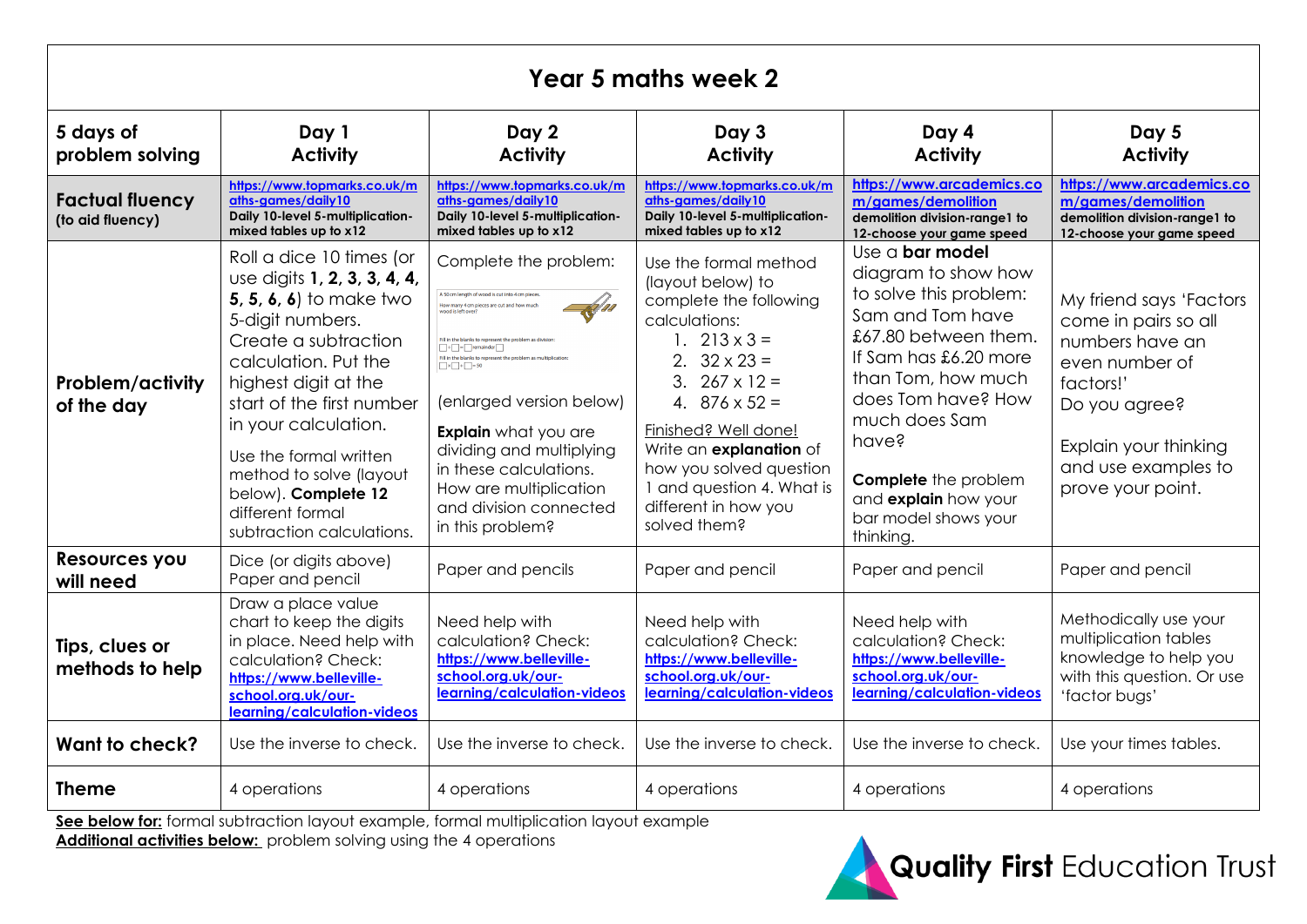## **Day 1: Subtraction Dice Challenge**

I rolled a dice 10 times. I generated these numbers: 2, 3, 6, 6, 2, 5, 1, 4 1, 1. With these digits, I made this subtraction calculation:

| TTh Th H T O |           |  |  |
|--------------|-----------|--|--|
|              | 6 2 6 2 1 |  |  |
|              | 5 1 3 4 1 |  |  |
|              |           |  |  |

## **Day 2: Enlarged word problem:**



## **Day 3: formal multiplication is laid out like this:**

|   |        | H T O |
|---|--------|-------|
|   | 232    |       |
| X | $2\,4$ |       |